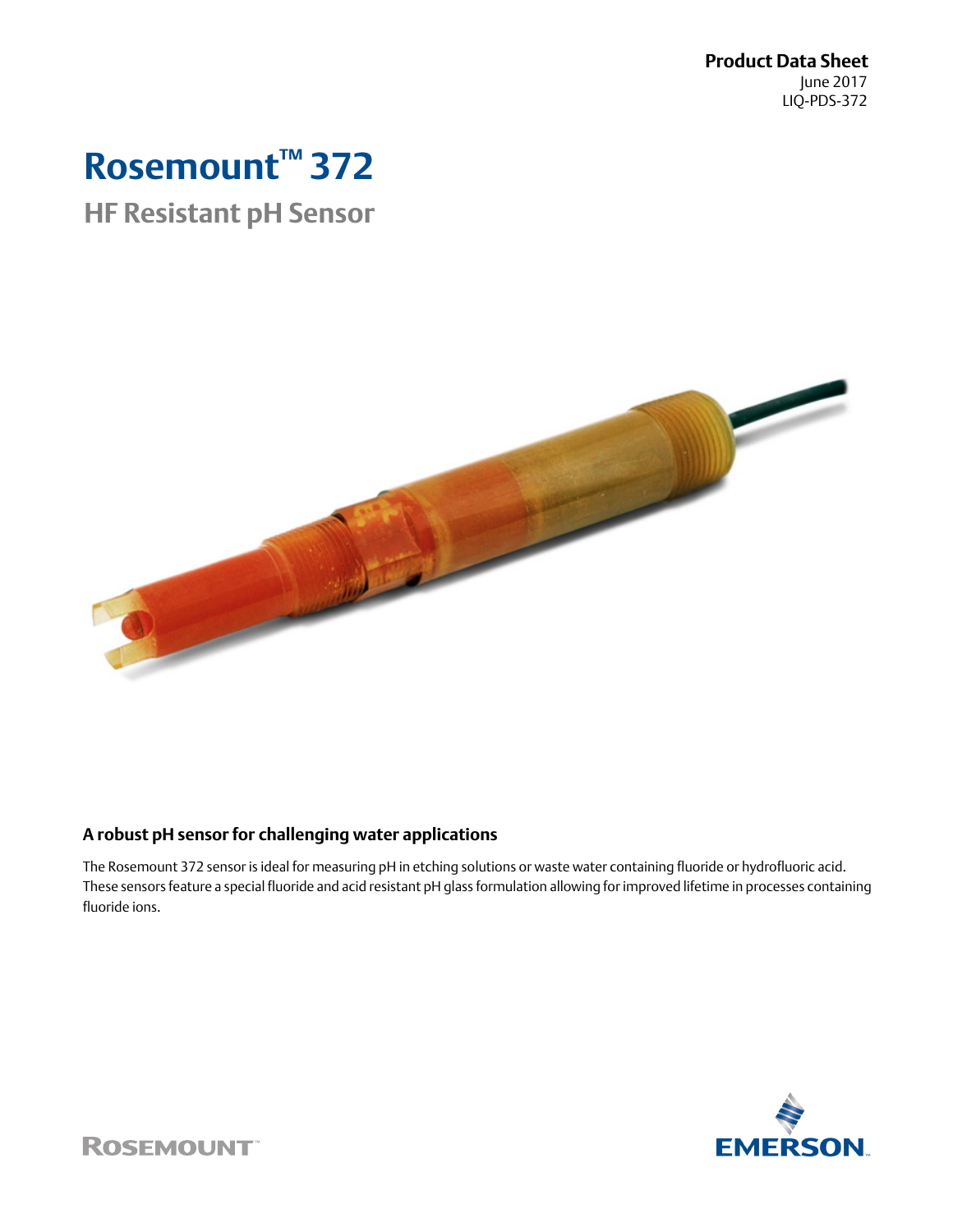## <span id="page-1-0"></span>**Overview**



### **High Performance Design**

- Special fluoride and acid resistant pH glass formulation extends sensor life and resistance to process attack.
- **Poisoning ion resistant double junction reference cell design.**
- Chemically resistant Ultem body construction.
- 3⁄4 in. MNPT forward facing and 1 in. MNPT rear facing process connections allow for flexible insertion and submersion type installation.

#### **Hydrofluoric Acid Resistant**

Glass composition reduces HF attack by more than a factor of ten.



#### **Contents**

[Dimensional Drawings](#page-4-0) . . . . . . . . . . . . . . . . . . . . . . . . . . . . . [5](#page-4-0)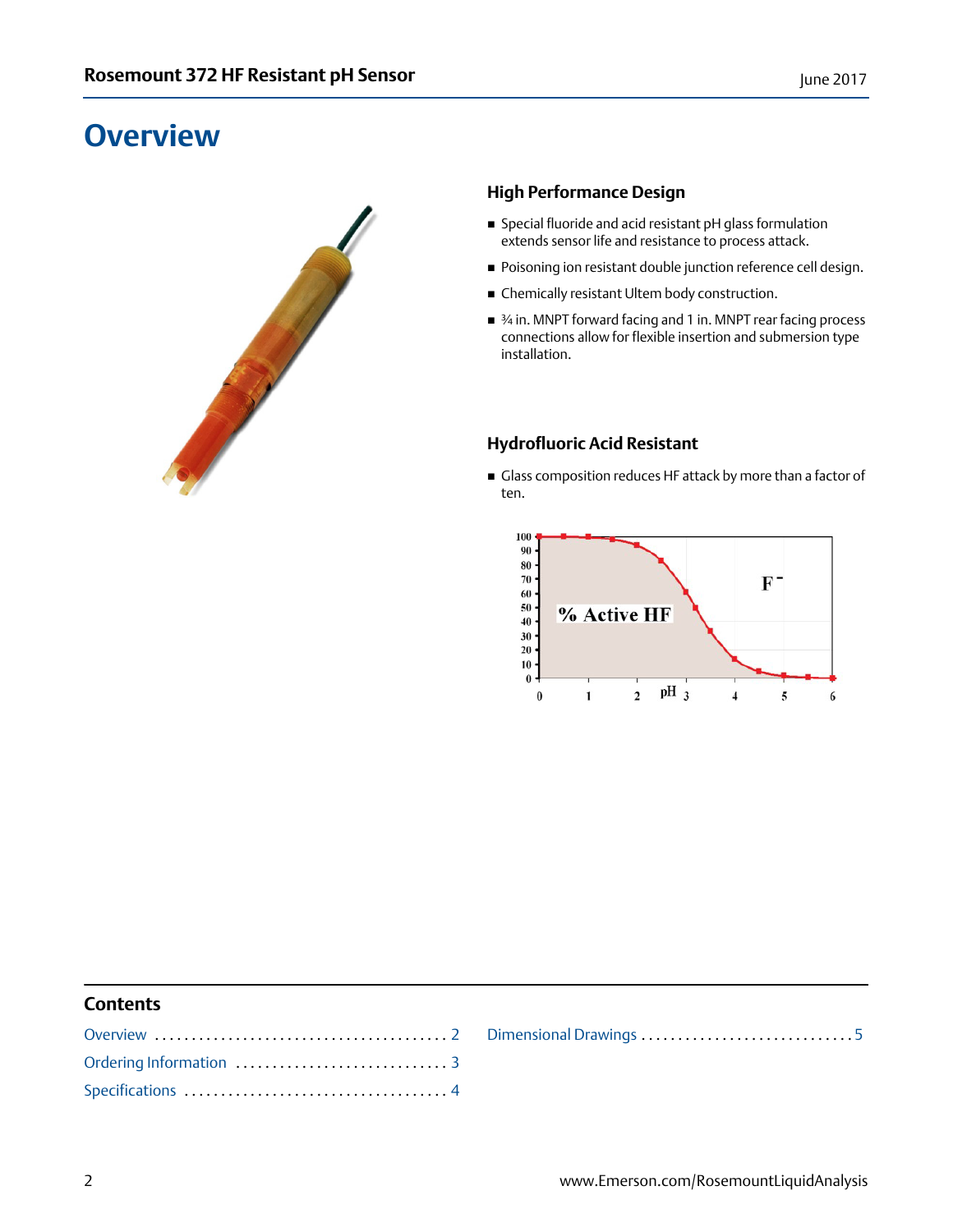## <span id="page-2-0"></span>**Ordering Information**



The Rosemount 372 HF resistant pH sensor is designed for extended lifetime in processes containing fluoride ions. Sensors come standard with a Pt-100 RTD for temperature measurement and compensation. Sensors are available with or without an integral preamplifier.

#### **Table 1. Rosemount 372 pH Sensor ordering information**

| <b>Model</b>                        | <b>Sensor type</b>                                  |  |
|-------------------------------------|-----------------------------------------------------|--|
| 372                                 | pH Sensor                                           |  |
| Preamplifier/cable                  |                                                     |  |
| 01                                  | 25 ft. Integral Cable with Integral Preamplifier    |  |
| 02                                  | 15 ft. Integral Cable without Integral Preamplifier |  |
| <b>Typical Model Number: 372-01</b> |                                                     |  |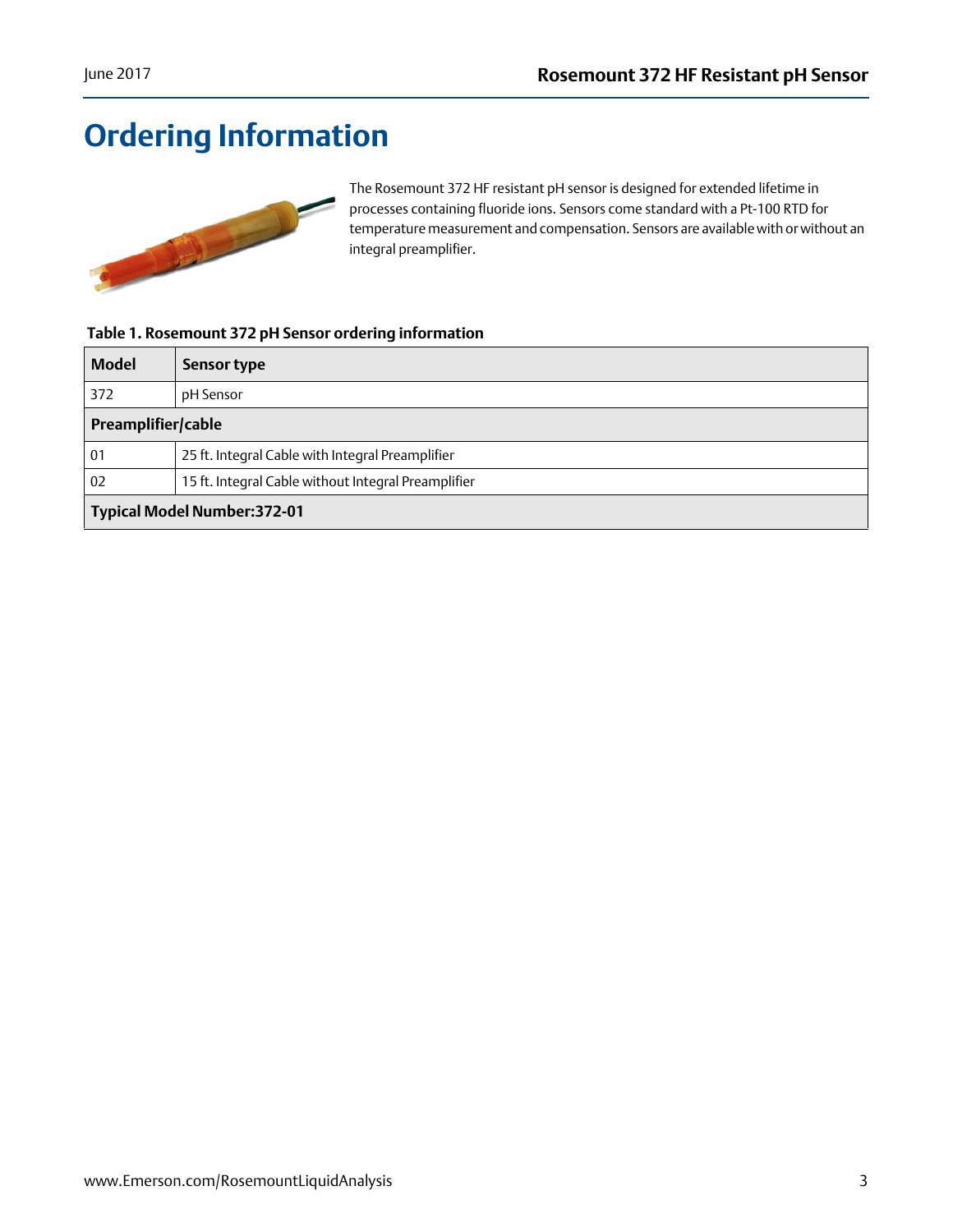## <span id="page-3-0"></span>**Specifications**

### **Table 2. Rosemount 372 HF resistant pH sensor specifications**

| <b>Materials of construction</b>                                             |  |  |
|------------------------------------------------------------------------------|--|--|
| Ultem, Viton, glass, Kynar                                                   |  |  |
| <b>Process connections</b>                                                   |  |  |
| 3/4 in. forward (insertion) and 1 in. reverse (submersion) MNPT              |  |  |
| <b>Insertion depth</b>                                                       |  |  |
| 2.2 in. to 8.3 in.                                                           |  |  |
| <b>Measured range</b>                                                        |  |  |
| 0 to 12 pH (0-14 pH if no sodium ions are present)                           |  |  |
| Pressure range                                                               |  |  |
| -13 to 135 psig (6.9 to 1035 kPa abs)                                        |  |  |
| Temperature range                                                            |  |  |
| -5 to 50 °C [23 to 122 °F] (100 °C [212 °F] if no fluoride ions are present) |  |  |
| <b>Temperature compensation</b>                                              |  |  |
| Pt 100                                                                       |  |  |
| Weight/shipping weight                                                       |  |  |
| 0.4 kg/0.9 kg (1 lb/ 2 lb)                                                   |  |  |
| pH glass type                                                                |  |  |
| Hemispherical                                                                |  |  |
| <b>Glass diameter</b>                                                        |  |  |
| 7.8 <sub>mm</sub>                                                            |  |  |
| <b>Glass impedance</b>                                                       |  |  |
| Less than 400 M $\Omega$ @ 25 °C                                             |  |  |
| <b>Acidic error</b>                                                          |  |  |
| Less than .01 pH in 1.0M HCl @ 0.0pH                                         |  |  |
| <b>Reference type</b>                                                        |  |  |
| Double junction with saturated KCL in cross-linked polymer                   |  |  |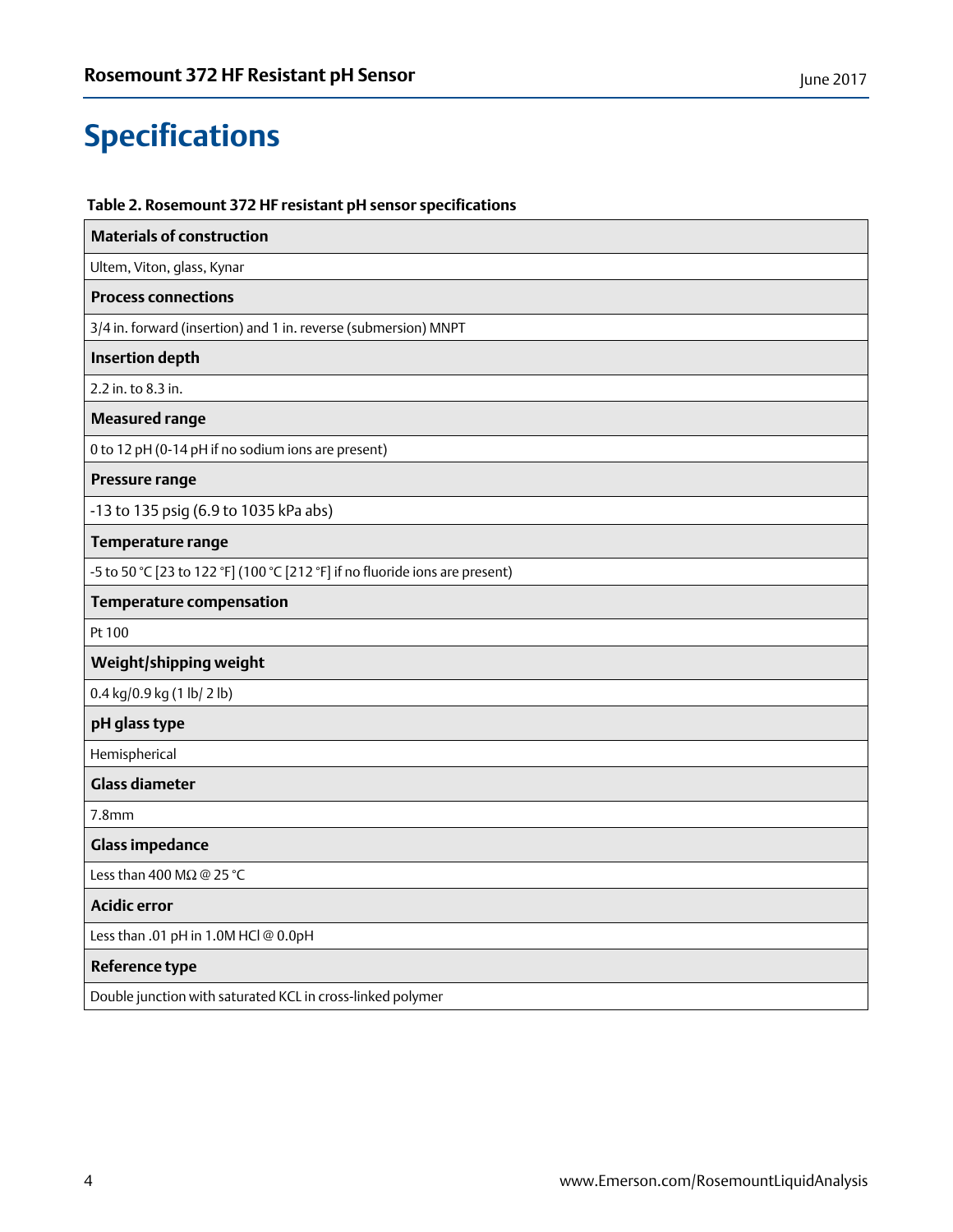## <span id="page-4-0"></span>**Dimensional Drawings**



**Figure 1. Rosemount 372 pH Sensor Dimensional Drawing**